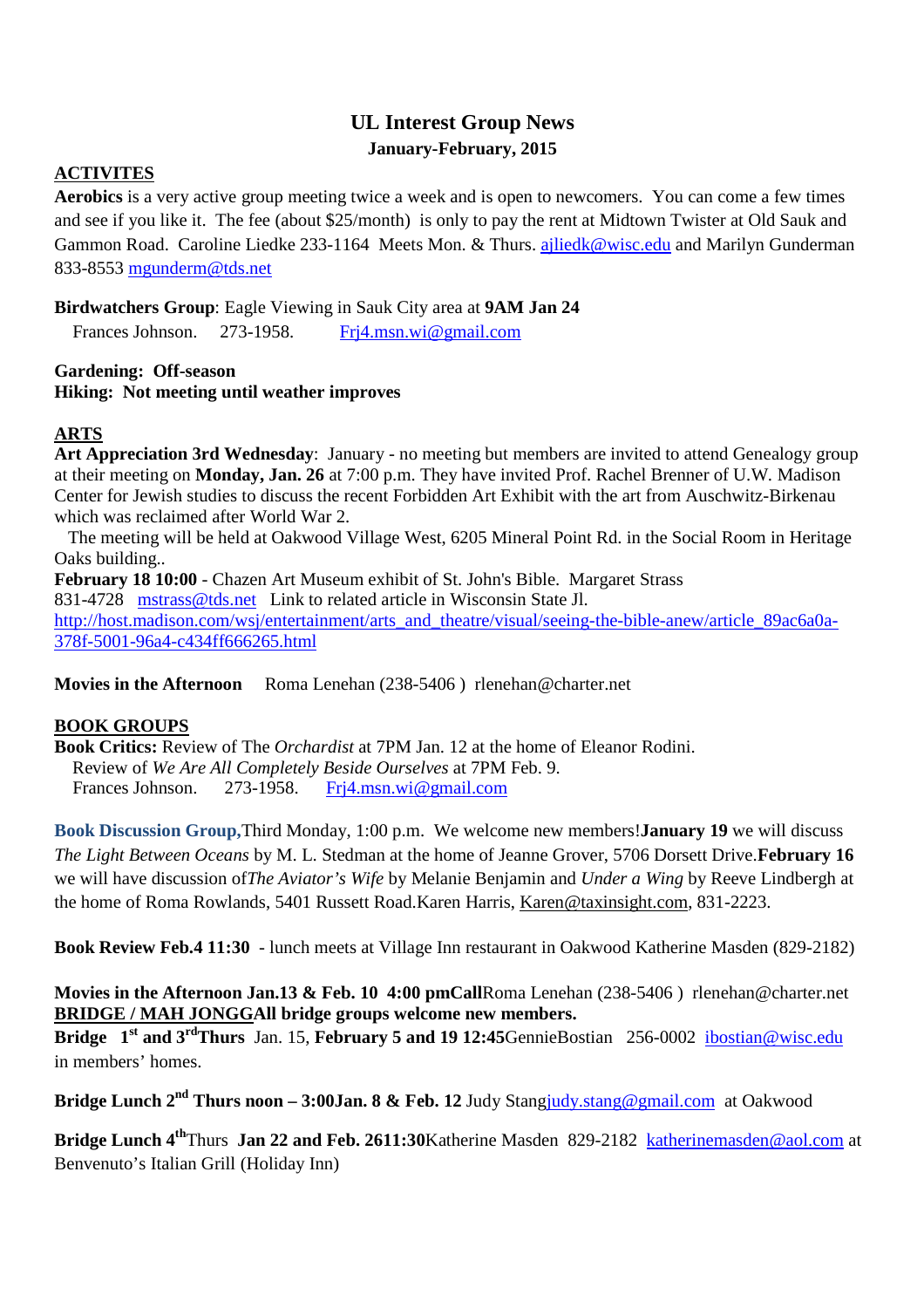**MahJongg** will meet the 2nd and 4th Tuesdays **Jan. 20, Feb 3 &17** at 9:30 AM at Coventry Village Game Room. Helen Lackore233-3902 helenlackore25@gmail.com **HOBBIES**

### **Antiques Monday Jan 12**, 1:15 "American Indian Arts: Then and Now" at Katy's Indian Arts Shop on Monroe St. **Feb 9**, 1:15. "What Do You Do with Grandma's Yellow Plate?" Norma Magnuson 233-2036 mdmagnus@gmail.com and Barbara Pillinger 233-1881 baxie002@yahoo.co.uk

**Armchair Travelers** No meeting in January per members wishes, plans for **February 2** 7 pm Topic: DULAGE TRAVELS with RICK AND PEGGY DULAGE "TIPS TRIALS, AND TALES"Mary Jo Willis467-8608mjwillis@wisc.edu

**Genealogy MeetingJanuary26 7 pm** 2015 OakwoodOur speaker will be Professor Rachel Brenner from the UW-Madison Center for Jewish studies. She will discuss the recent Forbidden Art Exhibit which was on campus in September, 2014. This exhibit showcased art from the Auschwitz-Birkenau reclaimed after WW2. I have invited the Art Appreciation group to join us. **February 23** Speaker has not yet been confirmed.

**Needlework** Thursday**January 15 9:30 am** "Fit and Stitch", a show and tell of creative problems in stitchery. Bring your problems. **February 19** Demonstration of Paper Piecing for Quilting by Christine Soder Susan Myers 238-7788 gemeyeres@wisc.edu ,Pat Feltskog 238-9836 pafeltsk@wisc.edu

# **LUNCH / DINNER / WINE**

**Dining Out- Dinner**Here's to great year of eating out in 2015

**Sunday Brunch January 25** - meet at Nakoma Country Club in the library for cocktails/ juice from 11:30 to 12 (provided by Pat and Ed Meagher-Springer.). Eat from 12-2, from the menu. Guests welcome! CALL OR EMAIL PAT AT 238-9650 or pmeagherspr@yahoo.com to RSVP, before Jan 21. **Saturday 5:00 February 28** - NO volunteers here yet! Need 2 people. Call or email Nan Baillies at - see below.

**Dining Out – Luncheon Jan 28** 11:30 at Nakoma Golf Club Kathleen Knox 231-2197 kaknox24@gmail.comFebruary

**International Foods Group**: Lunch at Dobhans on Atwood Ave. at 12:30 Jan. 8 Ethnic Lunch at location to be decided at 12:30PM Feb. 12.  **Frances Johnson 273-1958. Frj4.msn.wi@gmail.com**

**Wine Divas & Dudes January 16 4:30-6:30** at Pat Wargula in Fitchburg Email Lynda Cantrell reylynda @gmail.com February meeting is being planned.

### **LANGUAGE GROUPS**

**French Reading and Conversation.**We are currently reading and discussing "Demainj'arrete!" by Gilles Legardinier, a novel chosen to give us all a few laughs. It has been a best seller in France. Our next book beginning in February is the classic "Les TroisMousquetaires" by Alexandre Dumas. Maureen Kind 274- 6754 dmkind@sbcglobal.net, Elizabeth Hoadley (1-608-592-73500 eahoadley@gmail.com

**French Conversation II** will meet for lunch and conversation. Jan21 atKeesiaHyzer's and Feb 19 call Linda Christen for meeting place information.Linda Christen 225-5562 llchristen@gmail.com